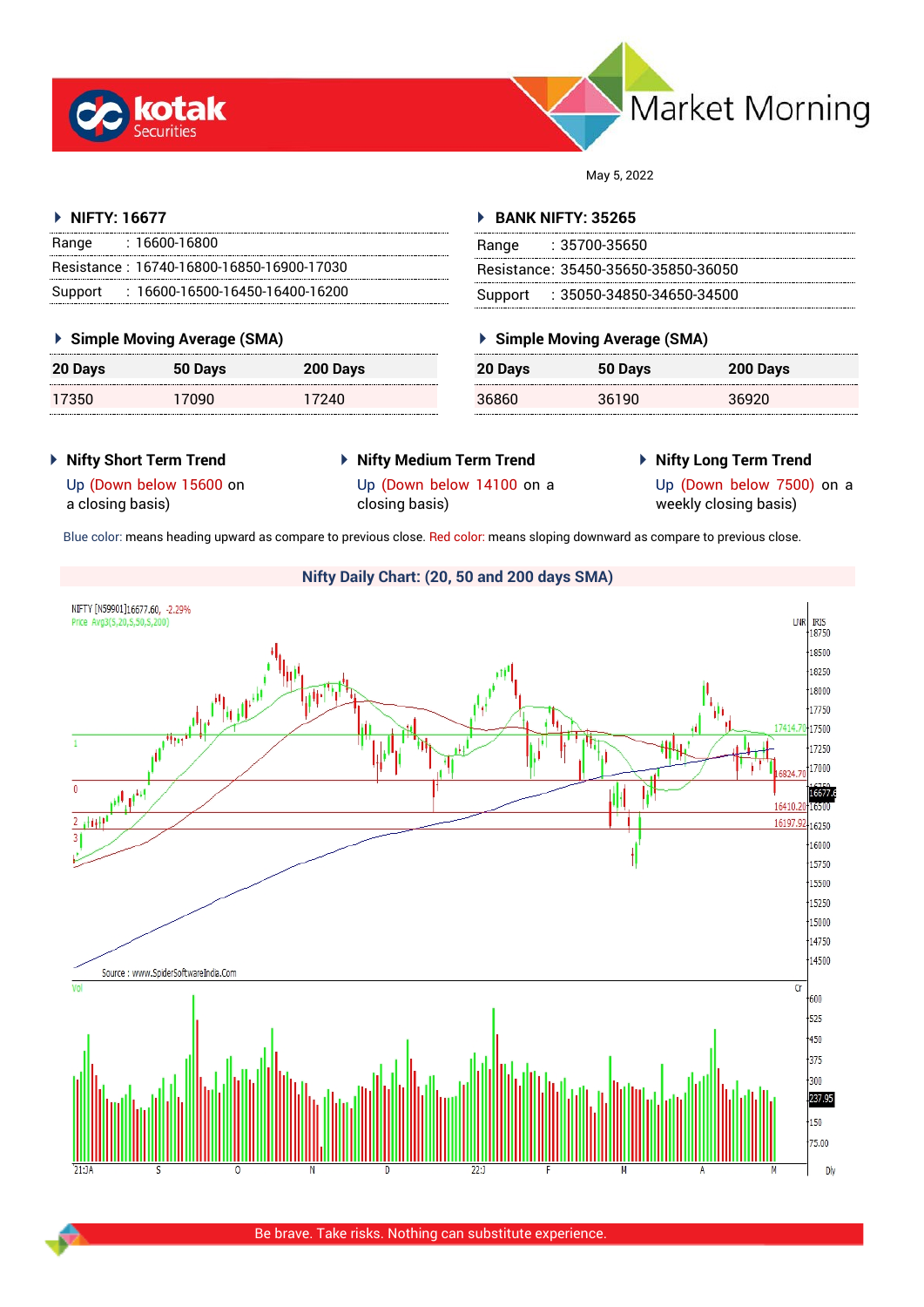#### **Market Analysis**

markets by suddenly increasing interest rates. The prime rate has been increased by 40 basis points and the CRR and Sensex closed down 391 and 1307 points respectively against the previous close. However, the US markets **Nifty/Sensex Daily View:** Ahead of the Fed meeting in the US, the Reserve Bank has created a stir in the Indian has also been increased by 50 basis points. Behind this, we saw a sudden drop in the benchmark indices. Nifty recovered sharply in the second half of the trading session as Mr Powell dashed speculation that the Fed was weighing an even larger increase of 75 basis points in the months ahead.

Technically, the market closed below the crucial level of 16800/56400 on the back of a negative result, which would push the market further down to 16400/16200 (55200/54500) in the near term. On the upside, 16800/16900 (56400/57000) would act as the biggest hurdle. Reducing weak long positions is advisable near the 16800/56400 levels and contra buying is recommended only around 16200/54500 and below.

## **RATING SCALE (PRIVATE CLIENT GROUP)**

| <b>BUY</b>             | -                        | A condition that indicates a good time to buy a stock. The exact circumstances of the signal will be determined by the indicator that an<br>analyst is using.  |
|------------------------|--------------------------|----------------------------------------------------------------------------------------------------------------------------------------------------------------|
| SELL                   | $\overline{\phantom{0}}$ | A condition that indicates a good time to sell a stock. The exact circumstances of the signal will be determined by the indicator that an<br>analyst is using. |
| <b>Stop Loss Order</b> | $-$                      | An instruction to the broker to buy or sell stock when it trades beyond a specified price. They serve to either protect your profits or<br>limit your losses.  |

#### **FUNDAMENTAL RESEARCH TEAM (PRIVATE CLIENT GROUP)**

Head of Research Auto & Auto Ancillary Transportation, Paints, FMCG Banking & Finance [shrikant.chouhan@kotak.com](mailto:shrikant.chouhan@kotak.com) arun.agarwal@kotak.com agarwal.amit@kotak.com Hemali.Dhame@kotak.com

**Jatin Damania Purvi Shah Rini Mehta K. Kathirvelu** Metals & Mining, Midcap Pharmaceuticals Research Associate Support Executive jatin.damania@kotak.com [purvi.shah@kotak.com](mailto:purvi.shah@kotak.com) rini.mehta@kotak.com [k.kathirvelu@kotak.com](mailto:k.kathirvelu@kotak.com) +91 22 6218 6440 +91 22 6218 6432 +91 80801 97299 +91 22 6218 6427

Oil and Gas, Information Tech Construction, Capital Goods & Midcaps sumit.pokharna@kotak.com pankajr.kumar@kotak.com

+91 22 6218 5408 +91 22 6218 6443 +91 22 6218 6439 +91 22 6218 6433

# **Sumit Pokharna** Pankaj Kumar

+91 22 6218 6438 +91 22 6218 6434

**Shrikant Chouhan Arun Agarwal Amit Agarwal, CFA Hemali Dhame**

**TECHNICAL RESEARCH TEAM (PRIVATE CLIENT GROUP)** 

**Shrikant Chouhan Amol Athawale Sayed Haider**

[shrikant.chouhan@kotak.com](mailto:shrikant.chouhan@kotak.com) [amol.athawale@kotak.com](mailto:amol.athawale@kotak.com) Research Associate +91 22 6218 5408 +91 20 6620 3350 [sayed.haider@kotak.com](mailto:sayed.haider@kotak.com)

+91 22 62185498

## **DERIVATIVES RESEARCH TEAM (PRIVATE CLIENT GROUP)**

+91 22 6218 5497 +91 33 6615 6273

**Sahaj Agrawal Prashanth Lalu Prasenjit Biswas, CMT, CFTe** [sahaj.agrawal@kotak.com](mailto:sahaj.agrawal@kotak.com) [prashanth.lalu@kotak.com](mailto:prashanth.lalu@kotak.com) [prasenjit.biswas@kotak.com](mailto:prasenjit.biswas@kotak.com)